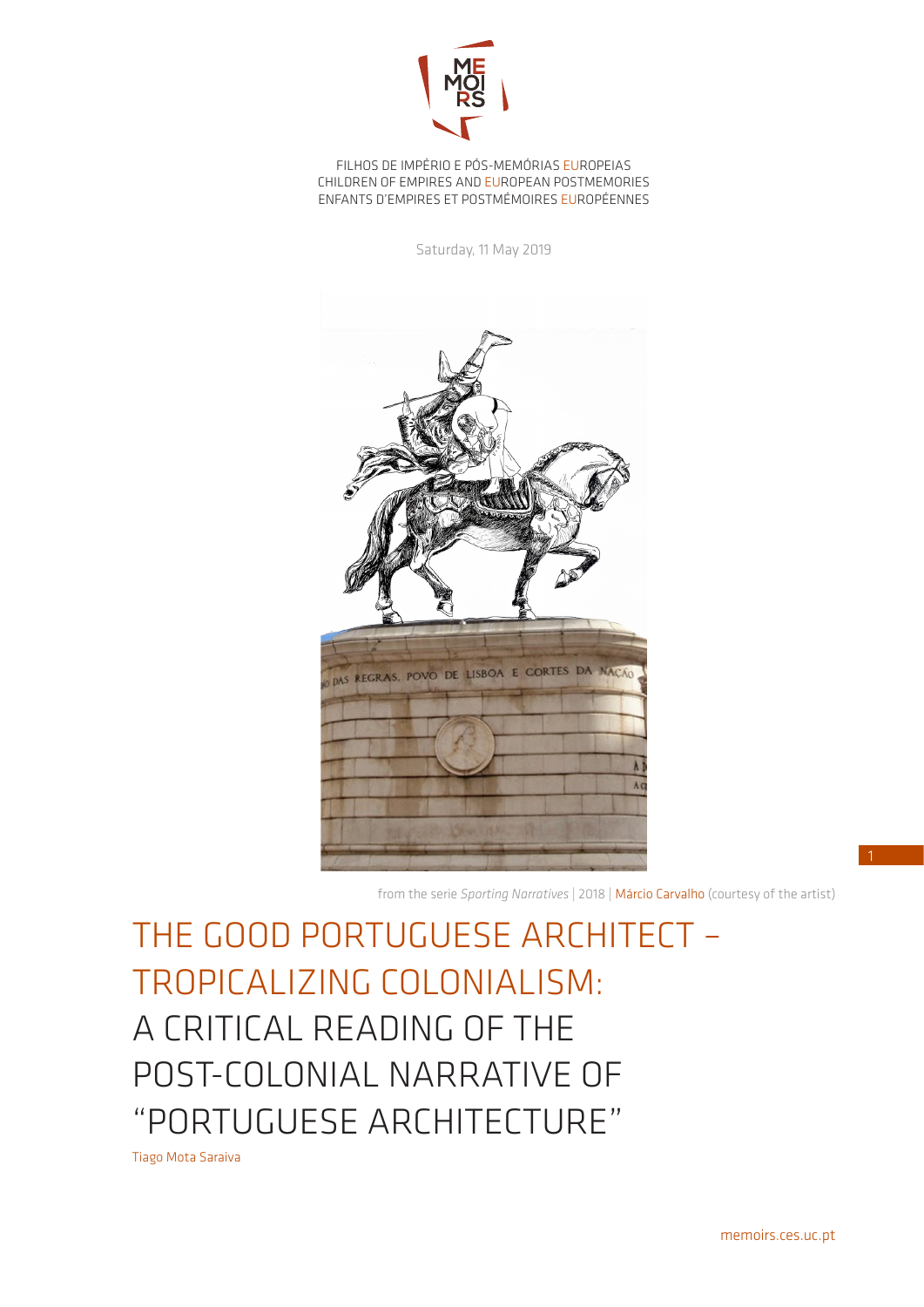

Post-colonial studies have taken a central role in problematizing identity, and, accordingly, in political debate. From a European perspective, these post-colonial studies are among the most important areas of knowledge for constructing the future of Europe and its relationship with the world. However, there is an academic and political struggle over knowledge at work: it is no coincidence that elements of recent far right movements build their own narratives on the basis of the colonial past, whether understood through extreme denialism or through reconstituting a pedagogical and benign vision of the colonial state.

Clearly, knowledge and culture possess the necessary tools to expose denialist currents which are thin and ignorant. However, the increasing entrepreneurialisation and financialization of universities has opened up an arena for historiographical reconstruction which, although not exactly new, has gained prominence in Portugal in the last ten years. This article will not deal with this dispute from a generic point of view, which would have to reckon with the historiographical significance, beyond the academy, of projects such as Rui Ramos' History of Portugal (1), or the popularization of learned studies by the celebrated Francisco Manuel dos Santos Foundation. Rather, this piece will attempt to deal with the creation of a depoliticized and aestheticized academic idea of "Portuguese architecture" in Africa during Portuguese colonialism.

This narrative of "Portuguese architecture" does not come from within post-colonial studies. But – whether because it is connected to a singular, propagandistic, easy to digest discourse, or because it helps to secure research funding - giving authenticity to the idea of "Portuguese architecture" has required new stories about "Portuguese interventions" in colonial territories.

Research, publications and exhibitions produced in this context have left no room for doubt or critique. These reached their zenith of national pride with *The universalists – 50 years of Portuguese Architecture*. This exhibition was inaugurated in 2016 under unique financial conditions, in the context of commemorations of the 50<sup>th</sup> anniversary of the opening of the Calouste Gulbenkian Foundation's office in Paris. (The exhibition later moved to the *Casa de Aquitectura* in Matosinhos.) In an interview with Ana Sousa Dias, published in *Diário de Notícias*, its curator, Nuno Grande, described it boldly: "Portugal has something to teach a Europe in crisis: the idea of a universalist condition written with a small u, not a big U" (2). In terms of Portuguese colonialism, Grande defended the actions of the colonial State through the notion of the exceptionalism of Portuguese colonialism: "we always tried to adapt ourselves to the other" (3).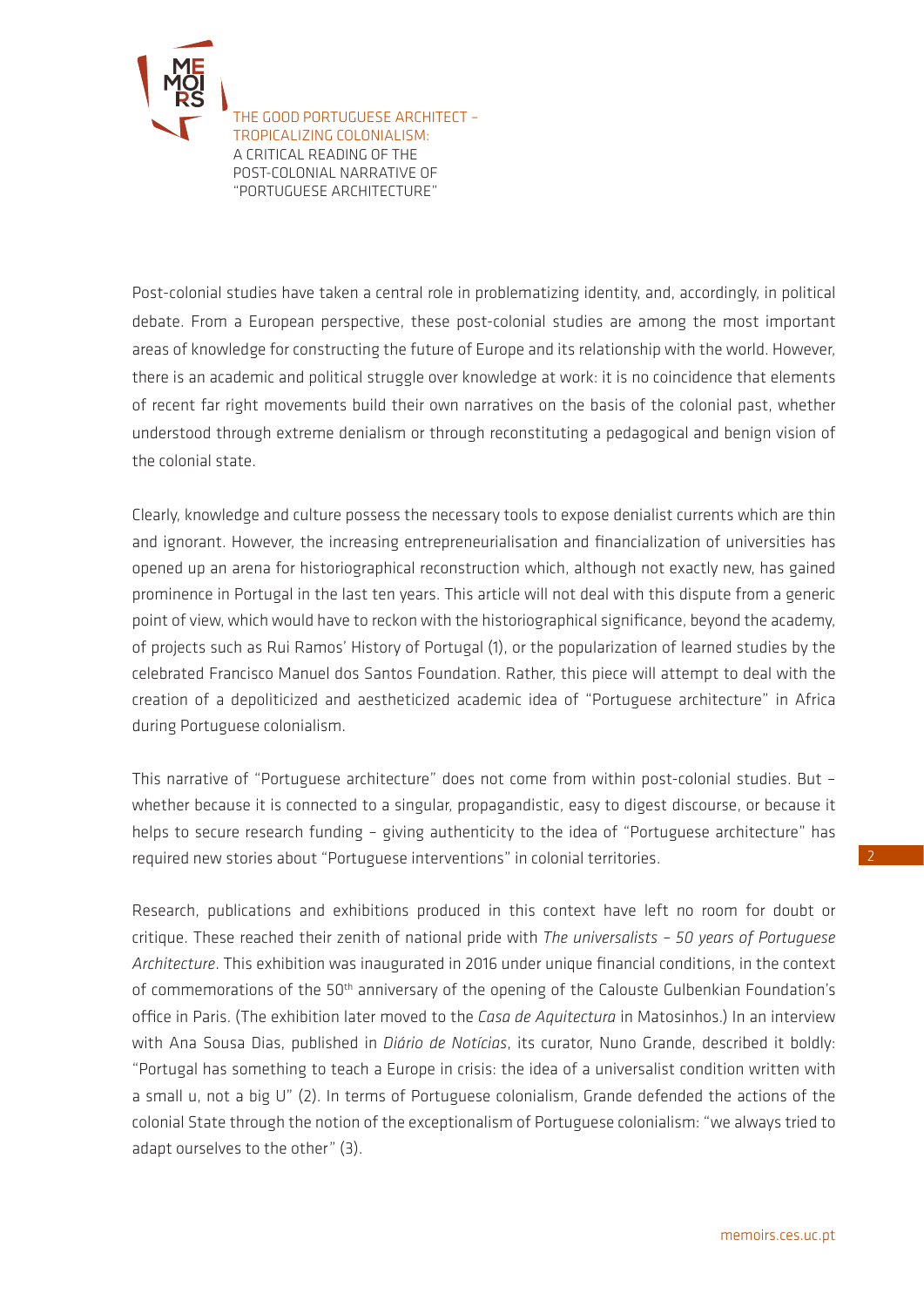

Ana Vaz Milheiro, in the collection published as *Nos trópicos sem Le Corbusier* (4), does not take the same triumphalist tone as Grande. Yet she too cannot resist attempting to identify a certain *tropicalized portugueseness* characterized by the adaptation of metropolitan models to particular climactic or geographic circumstances. This proceeds as if it were possible to cleanse architecture of the context in which it acts, and of everything that surrounds it. Questions of disciplinary politics, practice and context, the conditions imposed by the regime, and the strong political and ideological positions of the majority of Portuguese architects, whether for or against the regime, are all made secondary to a reading that privileges "the architect" as an aesthetic and technical subject. Milheiro does refer extensively to the "Colonial Act" of 1933 (5), and to the character of the "civilizing vehicle" of house construction in colonization and the politics of the New State. When she analyses the architecture itself she does recognize that local production was influential; small details serve to confirm a thesis that what was locally available can inform a reading of a site. However, she doesn't account for multiplicity, and does not call into question the power of the abstract idea of "Portuguese architecture".

Critical readings of this line of thinking, and the construction of alternative narratives from within disciplinary architecture, are rare in Portugal. It is from the sphere of the social sciences that some breaths of fresh air have emerged. Nuno Domingos – who studies colonialism, memories of colonialism and the relationship between the writing of history and the idea of national identity – published an essay in 2015 in the *Portuguese Journal of Social Science* (6) about how the history of colonial architecture and town planning are part of a reconstitution of the representation of national identity.

However embryonic the discussion of post-colonialism may be in Portugal, forty-five years after the beginning of decolonization and the end of the fascist regime it is important to register that we should at least be in a period of many possible pathways and breakthroughs. What is most noteworthy in the field of architecture is the construction of a practically hegemonic vision, institutionalized both in the heart of architecture's academic strands and in most representations of Portugal produced under the tutelage of the State. This historical vision always presents itself as "non-historicist", but rather "of the architect". Equating Rui Ramos and Fernando Rosas, it declares itself, thanks to a lack of political training, to be independent of disputes over the writing of the history of Portugal. It does not open any space for putting forward questions of class and race, or for the consideration of the role of liberation movements or the militancy of Portuguese architects in revolutionary organizations. None of these are considered relevant in terms of distinct practices and identities. Finally, this hegemonic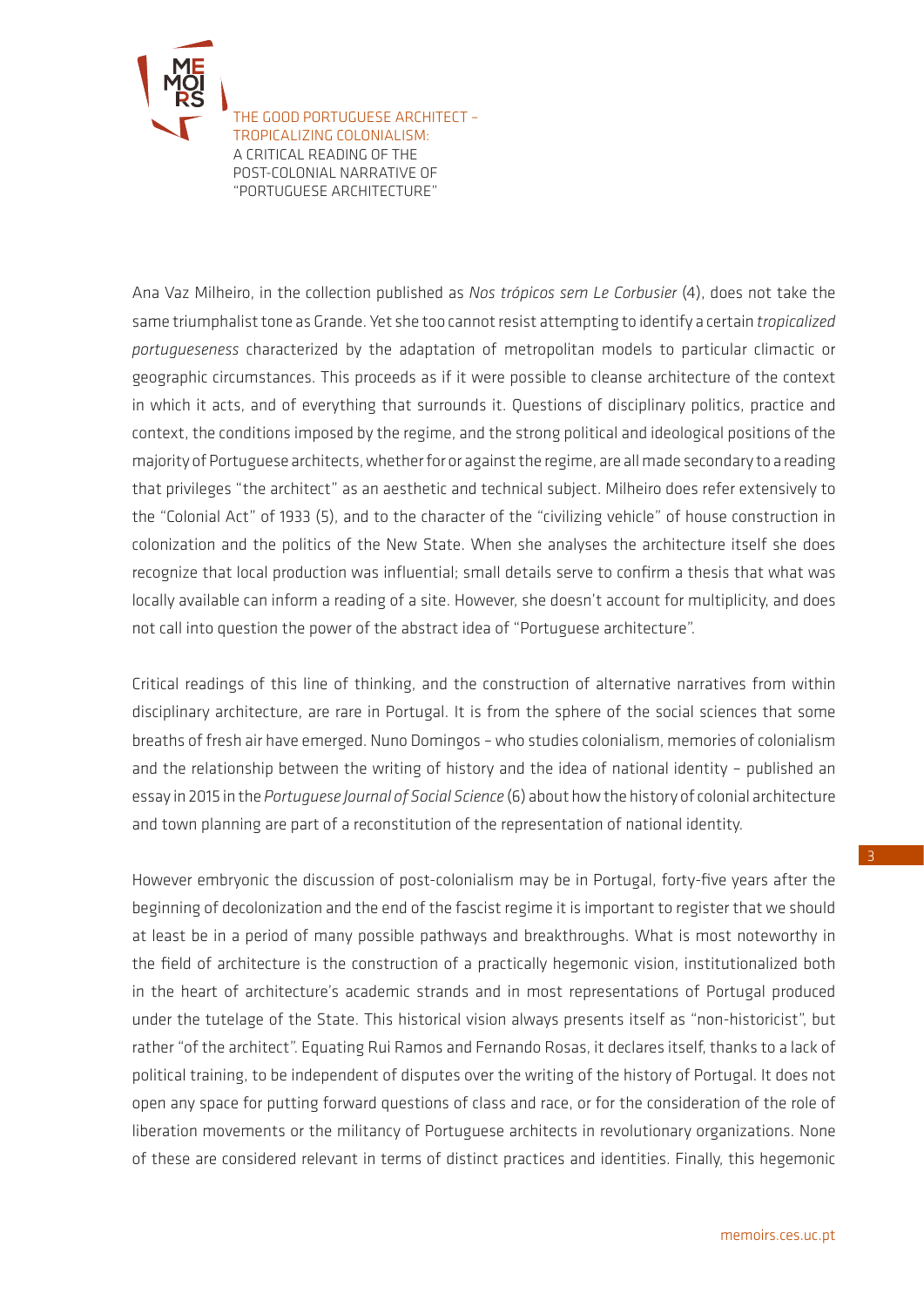

construct makes no reference to international post-colonial studies, even those specifically dealing with architecture (7).

Two factors underpin this position. Firstly, a fear of being pigeon-holed into studies of propaganda and national pride, and secondly the fear that their scientific credentials will be questioned in a way that they cannot control. This trend of work aspires only to Portuguese hegemony, and rarely even risks reaching out to other lusophone countries. When it does, it is more in a descriptive than a theoretical mode, with little relevance to post-colonial studies at a global scale.

It is true that this dominant vision of one element of  $20<sup>th</sup>$  century architecture - that produced in the former Portuguese colonies – derives much more from a militant desire to construct a contemporary national idea of "Portuguese architecture" than from a conscious attempt to rewrite history. Its evolution, though, tells us a great deal about what goes on in academia and, therefore, about the kind of intellectual and social system that we can seek to construct.

 $\frac{1}{2}$  ,  $\frac{1}{2}$  ,  $\frac{1}{2}$  ,  $\frac{1}{2}$  ,  $\frac{1}{2}$  ,  $\frac{1}{2}$  ,  $\frac{1}{2}$  ,  $\frac{1}{2}$  ,  $\frac{1}{2}$  ,  $\frac{1}{2}$ 

 $\frac{1}{2}$  , where  $\frac{1}{2}$ 

*[The Funambulist – Politics of Space and Bodies](https://thefunambulist.net/)*, edited by Léopold Lambert.

Translated by Archie Davies

4

<sup>(1)</sup> Monteiro, Nuno Gonçalo; Ramos, Rui; Vasconcelos e Sousa, Bernardo (2012) *História de Portugal*, Esfera dos Livros.

<sup>(2)</sup> Grande, Nuno (2016) "[Compreender a herança do pai sem a matar"](https://www.dn.pt/artes/interior/compreender-a-heranca-do-pai-sem-a-matar-5123178.html), interview in *Diário de Notícias*, April 13th. (Accessed April 20th 2019).

<sup>(3)</sup> *Idem*, *ibidem.*

<sup>(4)</sup> Milheiro, Ana Vaz (2012) *Nos Tr*ó*picos sem Le Corbusier - Arquitectura luso-africana no Estado Novo*, Relógio D'Água Editores.

<sup>(5)</sup> Legal Decree nº 22:465 of 11th April 1933, in which, among other colonial principles, is inscribed Article 20: "The state can only compel indigenous people to labour in public works of general interest to the collective, in occupations whose results will belong to them, in execution of juridical decisions of a penal character, or for the fulfillment of fiscal obligations."

<sup>(6)</sup> Domingos, Nuno (2015) "Colonial architectures, urban planning and the representation of Portuguese imperial history", *Portuguese Journal of Social Science*, Vol 14 nº 3. Lisboa, p. 235-255.

<sup>(7)</sup> In these terms, as well as the many research centres and publishing houses that have dedicated themselves to post-colonial studies, it is worth highlighting many of the essays and articles published by multiple authors in